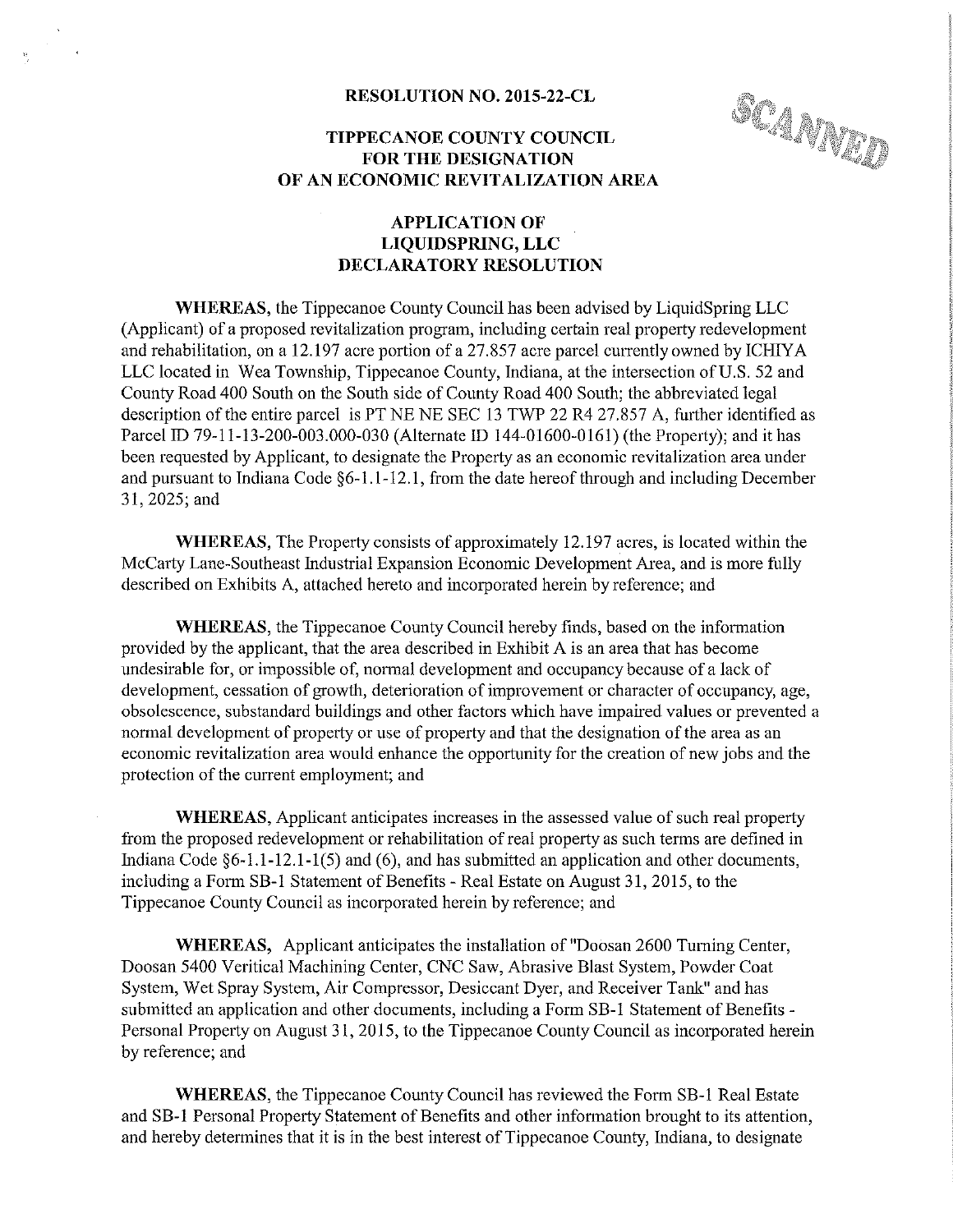the area described in Exhibit A as an economic revitalization area and that the deductions under Indiana Code §6—1.1-12.l~3 and under Indiana Code §6-l.l—12.l-4.5 should be allowed based on the following findings with respect to the proposed redevelopment or rehabilitation:

- (1) The estimate of the value of the redevelopment or rehabilitation is reasonable for projects of that nature and equipment of that type.
- (2) The estimate of the number of individuals who will be employed or whose employment will be retained can be reasonably expected to result from the proposed described redevelopment and rehabilitation
- (3) The estimate of the annual salaries of those individuals who will be employed or whose employment will be retained can be reasonably expected to result from the proposed described redevelopment or rehabilitation.
- (4) The other benefits with respect to which applicant has provided information, including the number of individual opportunities for employment, both temporary and permanent, and the compensation to be paid to employees, along with the value of the acquisition and construction of improvements, are benefits of the type and quality anticipated by the County Council within the economic revitalization area and can reasonably be expected to result from the proposed described redevelopment.
- (5) The. totality of benefits is sufficient to justify the deductions.

The Tippecanoe County Council makes the following additional findings with respect to the proposed new manufacturing equipment '

- (6) The estimate of the cost of the new manufacturing equipment, new research and development equipment, new logistical distribution equipment, or new information technology equipment is reasonable for equipment of that type.
- (7) The estimate of the number of individuals who will be employed or whose employment will be retained can be reasonably expected to result from the installation of the new manufacturing equipment, new research and development equipment, new logistical distribution equipment, or new information technology equipment.
- (8) The estimate of the annual salaries of those individuals who will be employed or whose employment will be retained can be reasonably expected to result from the proposed installation of new manufacturing equipment, new research and development equipment, new logistical distribution equipment, or new information technology equipment.
- (9) The other benefits about which information was requested, including the number of individual opportunities for employment, both temporary and permanent, and the compensation to be paid to employees, are benefits of the type and quality anticipated by the County Council within the economic revitalization area, and are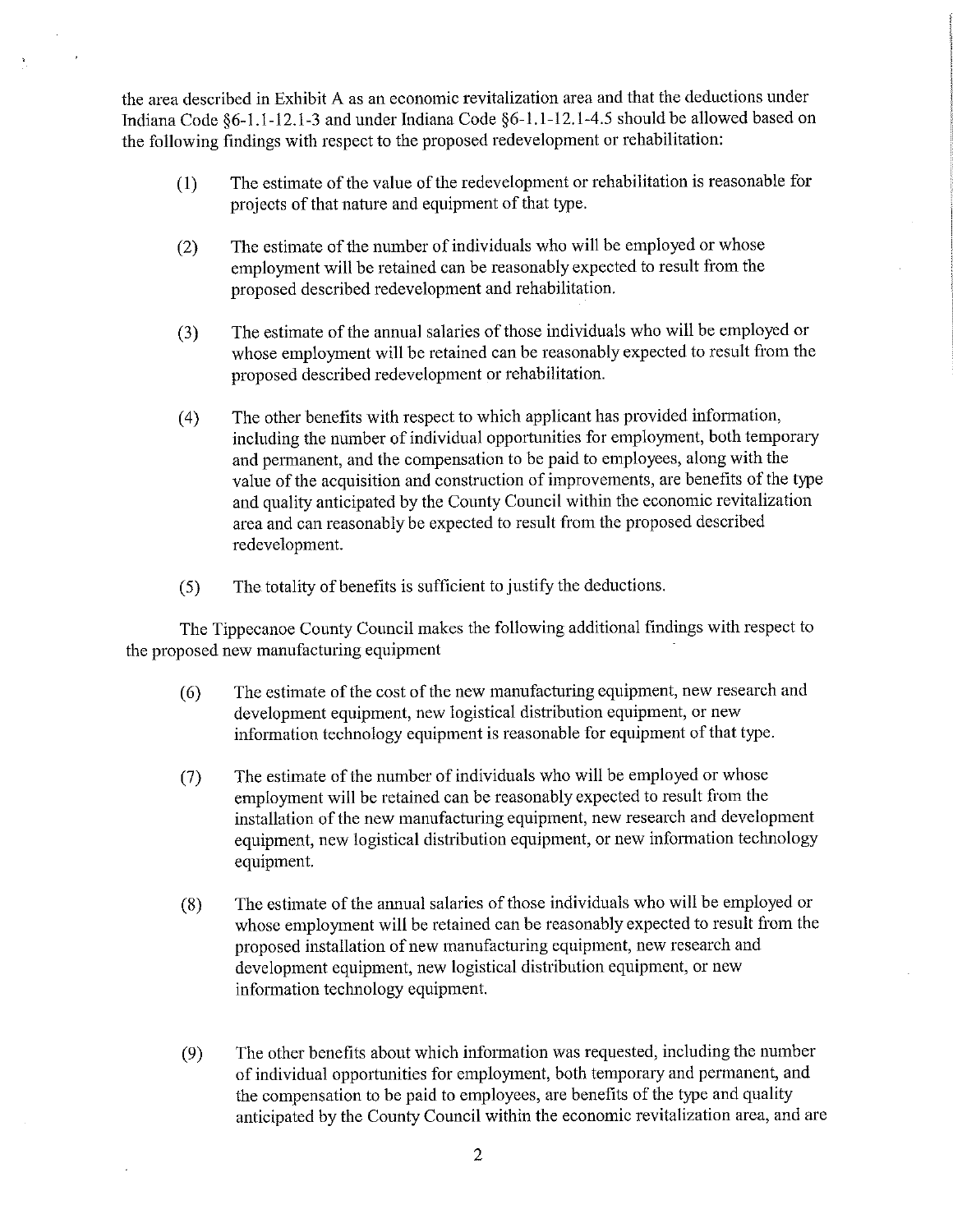benefits that can be reasonably expected to result from the proposed installation of new manufacturing equipment, new research and development equipment, new logistical distribution equipment, or new information technology equipment.

(10) The totality of benefits is sufficient to justify the deductions.

WHEREAS, the Tippecanoe Council hereby finds that the purposes of Indiana Code chapter §6-1.1-12.1 are served by allowing the owner of said real estate the deductions provided by Indiana Code §6-1.1-12.1-3 with respect to improvements to real estate for a period of ten (10) years and the deductions provided by Indiana Code §6—l.l-12.1—4.5 with respect to installation of new manufacturing equipment for <sup>a</sup> period of ten (10) years;

NOW, THEREFORE, BE IT RESOLVED by the Tippecanoe County Council, Tippecanoe County, Indiana, that:

l. The area described on Exhibits A attached hereto and made <sup>a</sup> part hereof is designated as an economic revitalization area within the meaning of Indiana Code §6-l.1—12.l from the date of adoption of this Declaratory Resolution through and including December 31, 2025.

2. Subject to approval of the Board of Commissioners for Tippecanoe County under Indiana Code  $\S6-1.1-12.1-2(k)$  for statements of benefits concerning property in an allocation area, the Applicant, as owner of property within the above-designated economic revitalization area shall be entitled to the **deductions** provided by Indiana Code  $§6-1.1-12.1-3$  for a period of ten (10) years with respect to real property which is redeveloped or rehabilitated as contemplated by and reflected in the Statement of Benefits heretofor filed with Tippecanoe County according to the following schedule:

| YEAR 1  | 100% |
|---------|------|
| YEAR 2  | 90%  |
| YEAR 3  | 80%  |
| YEAR 4  | 70%  |
| YEAR 5  | 60%  |
| YEAR 6  | 50%  |
| YEAR 7  | 40%  |
| YEAR 8  | 30%  |
| YEAR 9  | 20%  |
| YEAR 10 | 10%  |
|         |      |

 $\frac{1}{2}$  .

3. Subject to approval of the Board of Commissioners for Tippecanoe County under Indiana Code  $\S6-1.1-12.1-2(k)$  for statements of benefits concerning property in an allocation area, the Applicant, as owner of property within the above-designated economic revitalization area shall be entitled to the deductions provided by Indiana Code §6—1.1—l2.l—5.6 for <sup>a</sup> period of ten (10) years with respect to manufacturing equipment which is installed as contemplated by and reflected in the Statement of Benefits heretofor filed with Tippecanoe County according to the following schedule:

YEAR 1 100%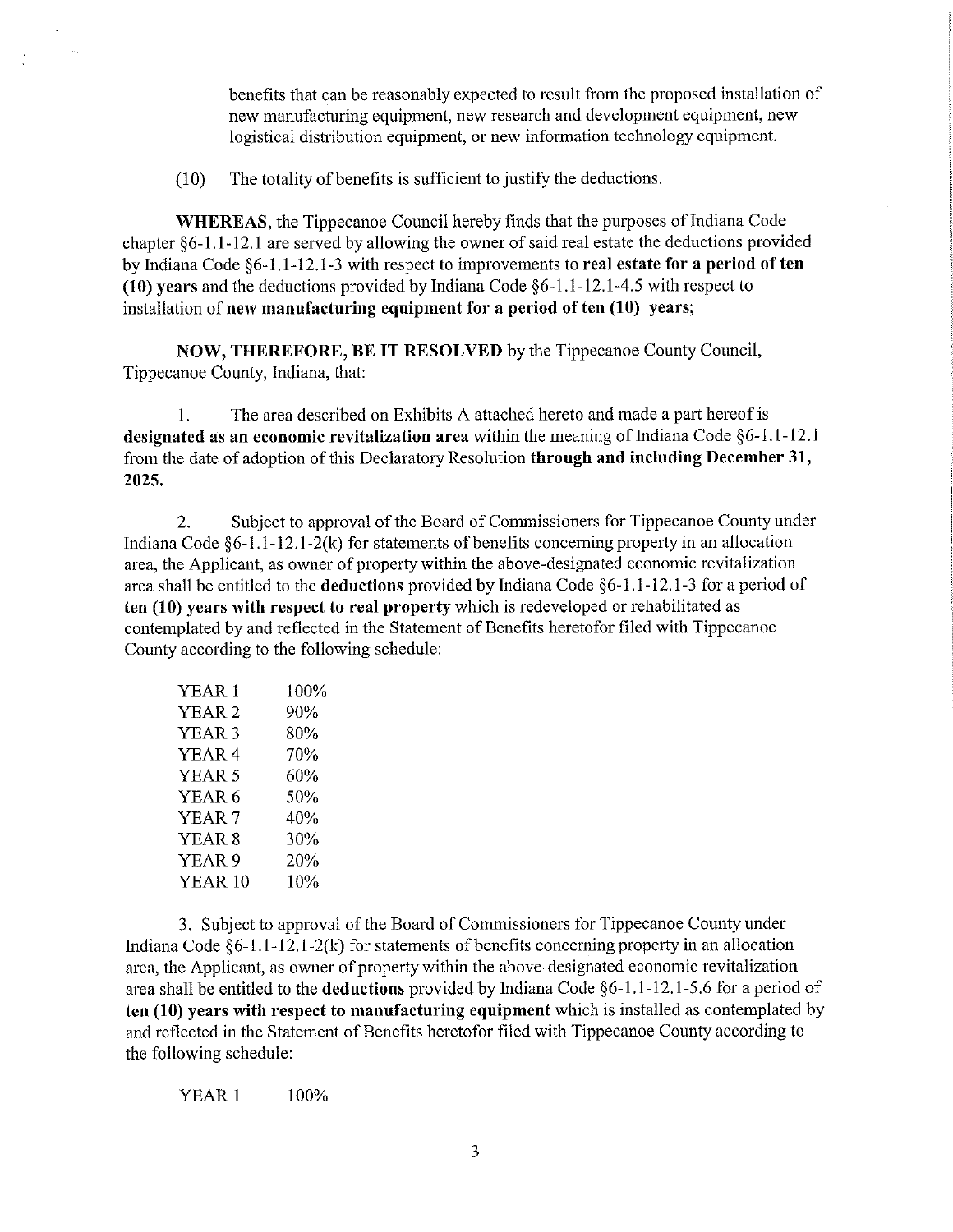| YEAR 2            | 85.7% |  |
|-------------------|-------|--|
| YEAR <sub>3</sub> | 71.4% |  |
| YEAR <sub>4</sub> | 57.1% |  |
| YEAR 5            | 42.8% |  |
| YEAR <sub>6</sub> | 28.5% |  |
| YEAR <sub>7</sub> | 14.2% |  |

4. Notice of the adoption and substance of this resolution and all other disclosure required by Indiana Code §6—l.l-12.1-2.5 shall be duly published in accordance with Indiana Code §5—3-l, which notice shall state <sup>a</sup> date for <sup>a</sup> public hearing on this resolution and that on that date, after hearing objections and remonstrances and considering evidence thereon, this Council will take final action determining whether the qualifications for an economic revitalization area have been met and confirming, modifying and confirming, or rescinding this resolution.

5. If any part, clause, or portion of this resolution shall be adjudged invalid, such invalidity shall not affect the validity of this resolution as <sup>a</sup> whole or any part, clause, or portion of the resolution.

Presented to the County Council of Tippecanoe County, Indiana, and adopted this 10th day of September, 2015.

.a—Q ANQE COUNTY COUNCIL  $\frac{1}{2}$  .  $\sim$ 'Utjem David R. Williams John & Sant n R. Basham, II.  $C = \sqrt{2\pi}$ . Roland K,  $\hat{W}$ inge Sэ Kathy Vernon Underwood

TTEST: 7

Robert Plantenga, Tippecadoe County Auditor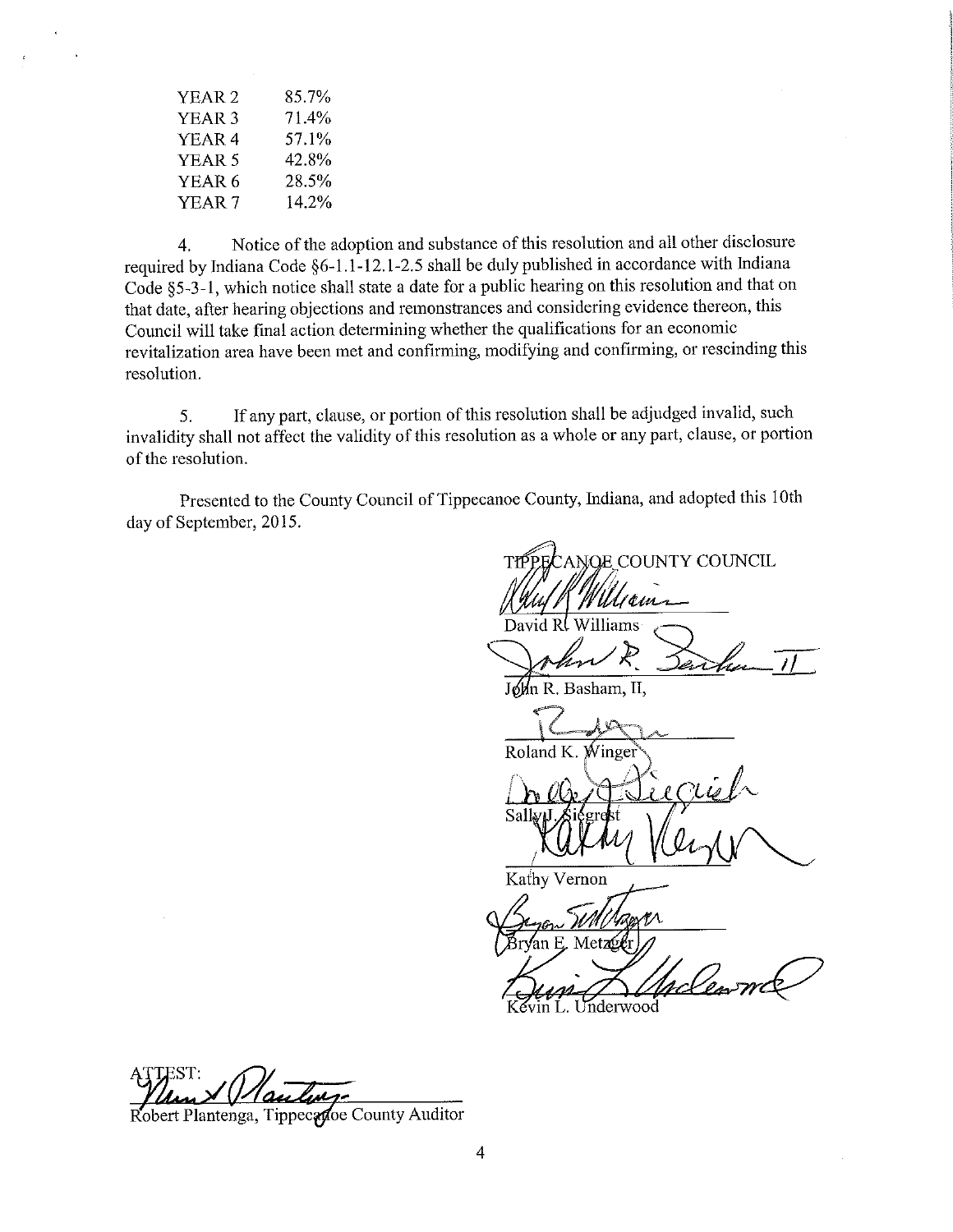#### EXHIBIT A - LEGAL DESCRIPTION

A part of a tract of land owned by ICHIYA, LLC as described in Document Number 05013091 in the Office of the Recorder of Tippecanoe County, Indiana, and being <sup>a</sup> part of the Northeast Quarter of Section 13, Township <sup>22</sup> North, Range <sup>4</sup> West, Wea Township, Tippecanoe County, Indiana, described as follows: Commencing at <sup>a</sup> Bernsten Monument marking the Northeast corner of the Northeast Quarter of said Section 13; thence North 89° 44' 39" West (Bearings are based on WGS84) 643.37 feet along the North line of the Northeast Quarter of said Section <sup>13</sup> to the Point of Beginning, thence South 00° 15' 21" West 688.91 feet; thence North 89° 44' 39" West 478.34 feet to the center line of the Southbound lane of U.S. Highway 52, per plans for Project #74, dated 1941; thence following said center line the following two (2) courses: thence (1) North 40" 06' 49" West 595.84 feet to <sup>a</sup> tangent curve; thence (2) Northwesterly 308.54 feet along <sup>a</sup> curve to the left with <sup>a</sup> radius of 264,442.06 feet and subtended by <sup>a</sup> long chord having <sup>a</sup> bearing of North 40° 08' 49" West and a length of 308.54 feet to the North line of the Northeast Quarter of said Section 13; thence South 89" 44' 39" East 1,064.26 feetalong the North line of the Northeast Quarter of said Section 13 to the Point of Beginning and containing 12.197 Acres, of which 2.197 Acres falls within the Right-of-Way of U.S. Highway 5, leaving 10 Acres outside of the Right-of-Way.

 $\mathbf{r}$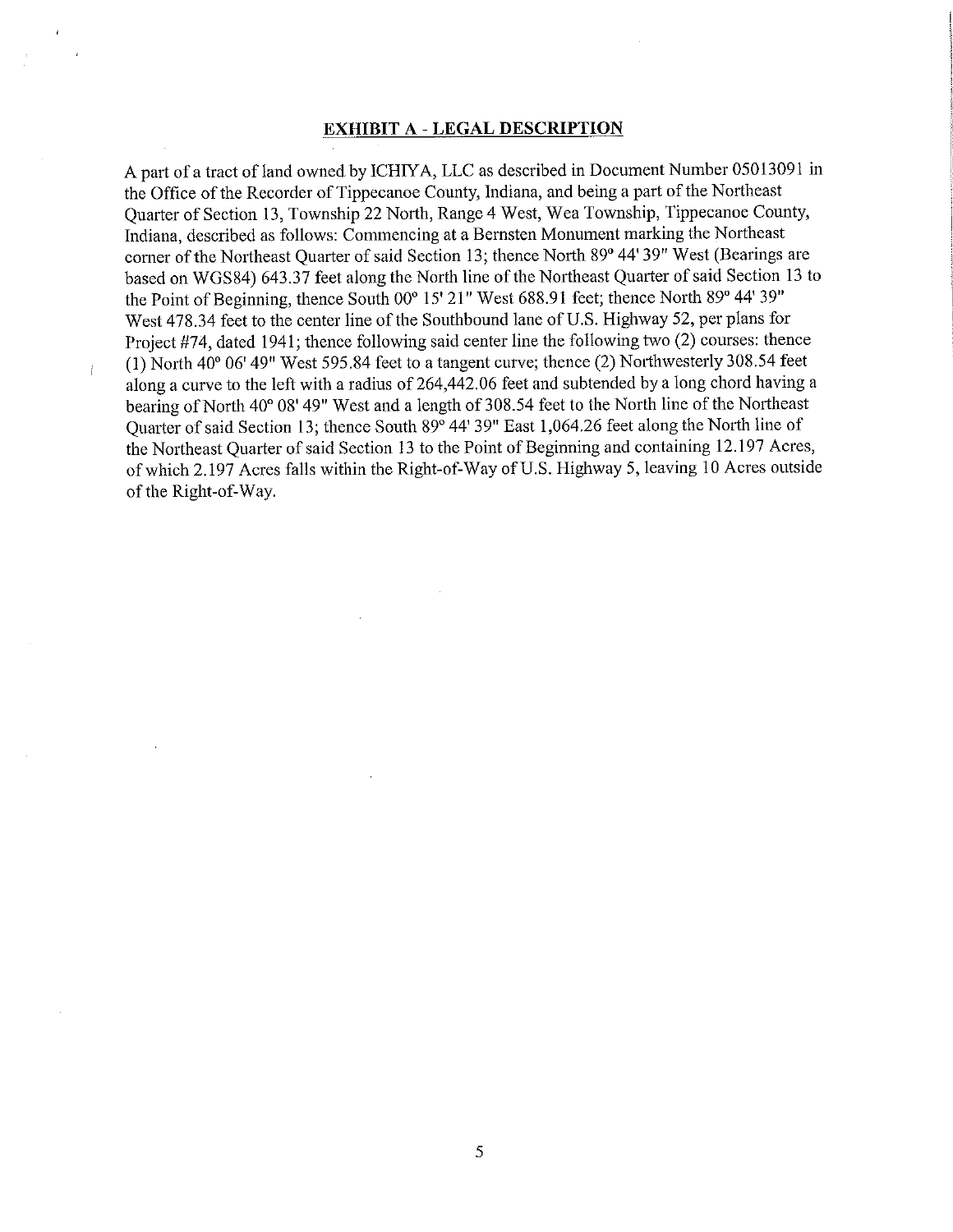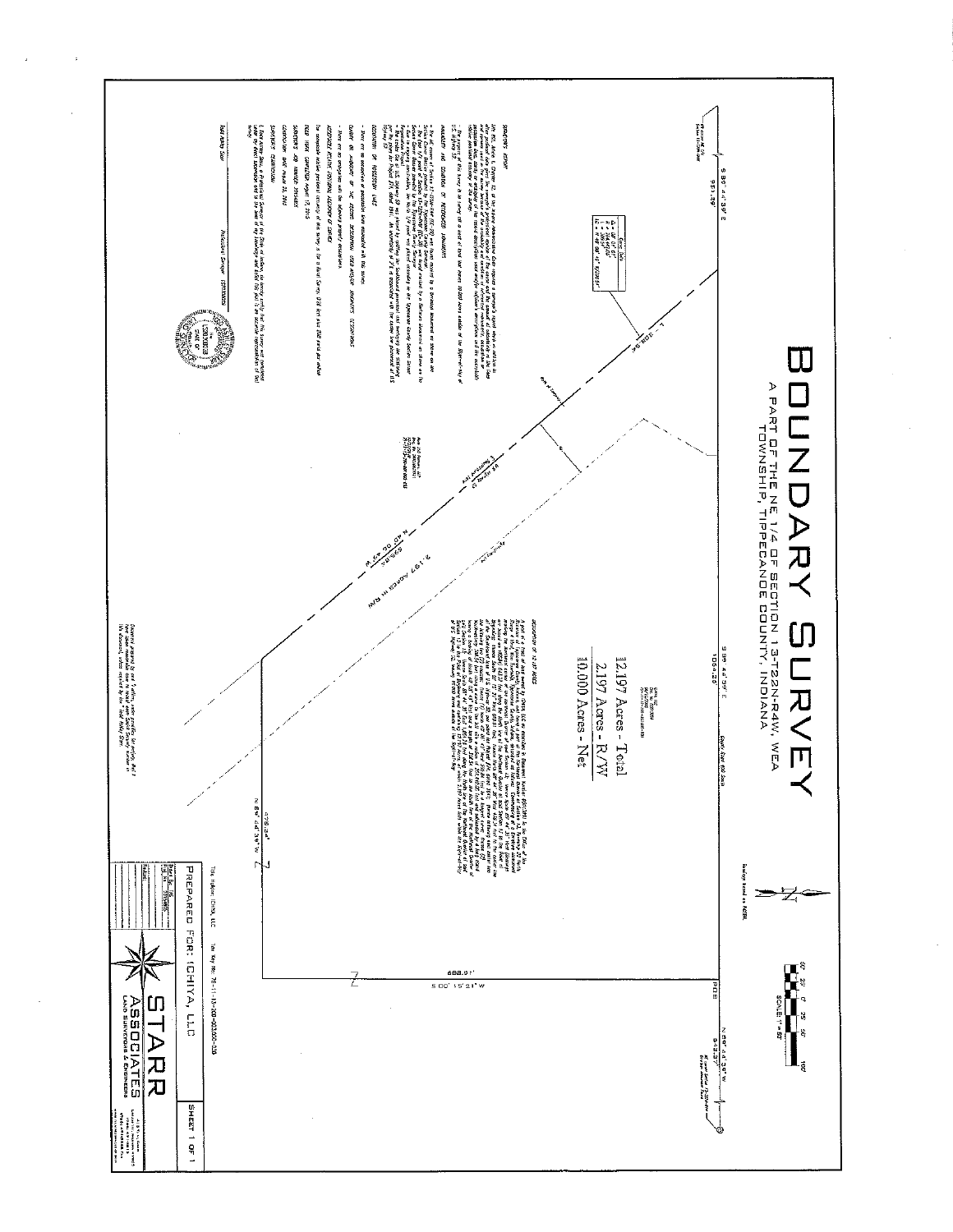



# STATEMENT OF BENEFITS  $\begin{array}{|c|c|c|c|c|}\hline 20&\text{PAY }20&\text{PAY }20\hline \end{array}$

- i. This statement must be submitted to the body'designating the Economic Revitaiization Area prior to the pubiic hearing it the designating body requires information from the applicant in making its decision about whether to designate an Economic Revitalization Area. Otherwise, this statement must be submitted to the designating body BEFORE the redevetopment orrehabititation ofrest property for which the person wishes to ciaim <sup>a</sup> deduction.
- 2. The statement of benetits form must be submitted to the designating body and the area designated an economic revitatization area before the initiation of the redeveiopment or rehabititation for which the person desires to ciaim <sup>a</sup> deduction.
- 3. To obtain a deduction, a Form 322/RE must be filed with the County Auditor before May 10 in the year in which the addition to assessed valuation is made or not later than thirty (30) days after the assessment notice is mailed to the property owner if it was mailed after April 10. A property owner who
- falled to file a deduction application within the prescribed deadline may file an application between March 1 and May 10 of a subsequent year.<br>4. A property owner who files for the deduction must provide the County Audito Property should be attached to the Form 322/RE when the deduction is first claimed and then updated annually for each year the deduction is applicable.  $IC 6-1. 1-12. 1-5.1(b)$
- 5. For a Form SB-1/Real Property that is approved after June 30, 2013, the designaling body is required to establish an abatement schedule for each<br>deduction allowed. For a Form SB-1/Real Property that is approved prior t  $remains in effect.$  IC 6-1.1-12.1-17

|                                                                                                                |                                                                                                                                                                                                                                                                                                                                                                                                                                                                                                                                                                                                                                                                                                                                                                                                                                                                                                                                                                                                                                                                                                                                                                                                                                                                                                                                                                                                                                                                                                                                                                                                                                                                                                                                                                                                                                                                                                                                                                                                                              |                 | SCANNED                                                                                            |                           |                                                                                                                                                                                 |
|----------------------------------------------------------------------------------------------------------------|------------------------------------------------------------------------------------------------------------------------------------------------------------------------------------------------------------------------------------------------------------------------------------------------------------------------------------------------------------------------------------------------------------------------------------------------------------------------------------------------------------------------------------------------------------------------------------------------------------------------------------------------------------------------------------------------------------------------------------------------------------------------------------------------------------------------------------------------------------------------------------------------------------------------------------------------------------------------------------------------------------------------------------------------------------------------------------------------------------------------------------------------------------------------------------------------------------------------------------------------------------------------------------------------------------------------------------------------------------------------------------------------------------------------------------------------------------------------------------------------------------------------------------------------------------------------------------------------------------------------------------------------------------------------------------------------------------------------------------------------------------------------------------------------------------------------------------------------------------------------------------------------------------------------------------------------------------------------------------------------------------------------------|-----------------|----------------------------------------------------------------------------------------------------|---------------------------|---------------------------------------------------------------------------------------------------------------------------------------------------------------------------------|
|                                                                                                                |                                                                                                                                                                                                                                                                                                                                                                                                                                                                                                                                                                                                                                                                                                                                                                                                                                                                                                                                                                                                                                                                                                                                                                                                                                                                                                                                                                                                                                                                                                                                                                                                                                                                                                                                                                                                                                                                                                                                                                                                                              |                 |                                                                                                    |                           |                                                                                                                                                                                 |
|                                                                                                                | STATEMENT OF BENEFITS<br>REAL ESTATE IMPROVEMENTS                                                                                                                                                                                                                                                                                                                                                                                                                                                                                                                                                                                                                                                                                                                                                                                                                                                                                                                                                                                                                                                                                                                                                                                                                                                                                                                                                                                                                                                                                                                                                                                                                                                                                                                                                                                                                                                                                                                                                                            |                 |                                                                                                    |                           | <b>PAY 20</b><br>20                                                                                                                                                             |
|                                                                                                                | State Form 51767 (R6 / 10-14)                                                                                                                                                                                                                                                                                                                                                                                                                                                                                                                                                                                                                                                                                                                                                                                                                                                                                                                                                                                                                                                                                                                                                                                                                                                                                                                                                                                                                                                                                                                                                                                                                                                                                                                                                                                                                                                                                                                                                                                                |                 |                                                                                                    |                           | FORM SB-1 / Real Property                                                                                                                                                       |
|                                                                                                                | Prescribed by the Department of Local Government Finance<br>This statement is being completed for real property that qualifies under the following indiana Code (check one box):                                                                                                                                                                                                                                                                                                                                                                                                                                                                                                                                                                                                                                                                                                                                                                                                                                                                                                                                                                                                                                                                                                                                                                                                                                                                                                                                                                                                                                                                                                                                                                                                                                                                                                                                                                                                                                             |                 |                                                                                                    |                           | <b>PRIVACY NOTICE</b>                                                                                                                                                           |
| <b>INSTRUCTIONS:</b>                                                                                           | Redevelopment or rehabilitation of real estate improvements (IC 6-1.1-12.1-4)<br>El Residentially distressed area (IC 6-1.1-12.1-4.1)                                                                                                                                                                                                                                                                                                                                                                                                                                                                                                                                                                                                                                                                                                                                                                                                                                                                                                                                                                                                                                                                                                                                                                                                                                                                                                                                                                                                                                                                                                                                                                                                                                                                                                                                                                                                                                                                                        |                 |                                                                                                    |                           | Any information concerning the cost<br>of the property and specific salaries<br>paid to individual employees by the<br>property owner is confidential per<br>IC 6-1.1-12.1-5.1. |
| $IC 6-1.1-12.1-6.1(b)$<br>$S$ <b>ECTIONT</b><br>Name of laxpayer<br>LiquidSpring LLC<br>Name of contact person | 1. This statement must be submitted to the body designating the Economic Revitalization Area prior to the public hearing if the designating body requires<br>information from the applicant in making its decision about whether to designate an Economic Revitalization Area. Otherwise, this statement must be<br>submitted to the designating body BEFORE the redevelopment or renabilitation of real property for which the person wishes to claim a deduction.<br>2. The statement of benefits form must be submitted to the designating body and the area designated an economic revitalization area before the initiation of<br>the redevelopment or rehabilitation for which the person desires to claim a deduction.<br>3. To obtain a deduction, a Form 322/RE must be filed with the County Auditor before May 10 in the year in which the addition to assessed valuation is<br>made or not later than thirty (30) days after the assessment notice is mailed to the property owner if it was mailed after April 10. A property owner who<br>falled to file a deduction application within the prescribed deadline may file an application between March 1 and May 10 of a subsequent year.<br>4. A property owner who files for the deduction must provide the County Auditor and designating body with a Form CF-1/Real Property. The Form CF-1/Real<br>Property should be attached to the Form 322/RE when the deduction is first claimed and then updated annually for each year the deduction is applicable.<br>5. For a Form SB-1/Real Property that is approved after June 30, 2013, the designating body is required to establish an abatement schedule for each<br>deduction allowed. For a Form SB-1/Real Property that is approved prior to July 1, 2013, the abatement schedule approved by the designating body<br>remains in effect. IC 6-1.1-12.1-17<br>Address of taxpayer (number and street, city, state, and ZIP code)<br>3416 Rascal Drive, Lafayette, IN 47909<br>Dean Bartolone - President |                 | <b>TAXPAYER INFORMATION AND RESERVE TAXPAYER INFORMATION</b><br>Telephone number<br>(765) 474-7816 |                           | E-mail address<br>dbartolone@liquidspring.com                                                                                                                                   |
| $\sim$ SECTION 2 $\sim$ . $\sim$                                                                               |                                                                                                                                                                                                                                                                                                                                                                                                                                                                                                                                                                                                                                                                                                                                                                                                                                                                                                                                                                                                                                                                                                                                                                                                                                                                                                                                                                                                                                                                                                                                                                                                                                                                                                                                                                                                                                                                                                                                                                                                                              |                 |                                                                                                    |                           | <b>LOCATION AND DESCRIPTION OF PROPOSED PROJECT WELL ASSESSED FOR A SECTION AND DESCRIPTION OF PROPOSED PROJECT</b>                                                             |
| Name of designating body                                                                                       |                                                                                                                                                                                                                                                                                                                                                                                                                                                                                                                                                                                                                                                                                                                                                                                                                                                                                                                                                                                                                                                                                                                                                                                                                                                                                                                                                                                                                                                                                                                                                                                                                                                                                                                                                                                                                                                                                                                                                                                                                              |                 |                                                                                                    |                           | Resolution number                                                                                                                                                               |
|                                                                                                                | <b>Tippecanoe County</b>                                                                                                                                                                                                                                                                                                                                                                                                                                                                                                                                                                                                                                                                                                                                                                                                                                                                                                                                                                                                                                                                                                                                                                                                                                                                                                                                                                                                                                                                                                                                                                                                                                                                                                                                                                                                                                                                                                                                                                                                     |                 |                                                                                                    |                           | DLGF taxing district number                                                                                                                                                     |
|                                                                                                                |                                                                                                                                                                                                                                                                                                                                                                                                                                                                                                                                                                                                                                                                                                                                                                                                                                                                                                                                                                                                                                                                                                                                                                                                                                                                                                                                                                                                                                                                                                                                                                                                                                                                                                                                                                                                                                                                                                                                                                                                                              |                 |                                                                                                    |                           |                                                                                                                                                                                 |
| Location of property                                                                                           | Intersection US 52 & CR 400S (South Side of CR400S), Lafayette, IN                                                                                                                                                                                                                                                                                                                                                                                                                                                                                                                                                                                                                                                                                                                                                                                                                                                                                                                                                                                                                                                                                                                                                                                                                                                                                                                                                                                                                                                                                                                                                                                                                                                                                                                                                                                                                                                                                                                                                           |                 | County<br>Tippecanoe                                                                               |                           | WEA-79033                                                                                                                                                                       |
|                                                                                                                | Description of real property improvements, redevelopment, or rehabilitation (use additional sheets if necessary)                                                                                                                                                                                                                                                                                                                                                                                                                                                                                                                                                                                                                                                                                                                                                                                                                                                                                                                                                                                                                                                                                                                                                                                                                                                                                                                                                                                                                                                                                                                                                                                                                                                                                                                                                                                                                                                                                                             |                 |                                                                                                    |                           | Estimated start date (month, day, year)<br>10/01/2015                                                                                                                           |
|                                                                                                                | Construct building with 32,500sqft production space (250ft x 130ft) and attached 3,600sqft office space (90ft x 40ft)<br>and site improvements for driveways, parking areas, landscape, etc.                                                                                                                                                                                                                                                                                                                                                                                                                                                                                                                                                                                                                                                                                                                                                                                                                                                                                                                                                                                                                                                                                                                                                                                                                                                                                                                                                                                                                                                                                                                                                                                                                                                                                                                                                                                                                                 |                 |                                                                                                    |                           | Estimated completion date (month, day, year)<br>08/30/2016                                                                                                                      |
| $\le$ SECTION 3 $\le$ 3                                                                                        | <b>ESTIMATE OF EMPLOYEES AND SALARIES AS RESULT OF PROPOSED PROJECT</b>                                                                                                                                                                                                                                                                                                                                                                                                                                                                                                                                                                                                                                                                                                                                                                                                                                                                                                                                                                                                                                                                                                                                                                                                                                                                                                                                                                                                                                                                                                                                                                                                                                                                                                                                                                                                                                                                                                                                                      |                 |                                                                                                    |                           |                                                                                                                                                                                 |
| Current number<br>23,00                                                                                        | Salaries<br>23.00<br>\$1,062,048.00                                                                                                                                                                                                                                                                                                                                                                                                                                                                                                                                                                                                                                                                                                                                                                                                                                                                                                                                                                                                                                                                                                                                                                                                                                                                                                                                                                                                                                                                                                                                                                                                                                                                                                                                                                                                                                                                                                                                                                                          | Number retained | Salaries<br>\$1,062,048.00                                                                         | Number additional<br>8.00 | <b>Salaries</b><br>\$314,080.00                                                                                                                                                 |
| <b>SECTION4</b>                                                                                                |                                                                                                                                                                                                                                                                                                                                                                                                                                                                                                                                                                                                                                                                                                                                                                                                                                                                                                                                                                                                                                                                                                                                                                                                                                                                                                                                                                                                                                                                                                                                                                                                                                                                                                                                                                                                                                                                                                                                                                                                                              |                 | ESTIMATED TOTAL COST AND VALUE OF PROPOSED PROJECT                                                 |                           |                                                                                                                                                                                 |
|                                                                                                                |                                                                                                                                                                                                                                                                                                                                                                                                                                                                                                                                                                                                                                                                                                                                                                                                                                                                                                                                                                                                                                                                                                                                                                                                                                                                                                                                                                                                                                                                                                                                                                                                                                                                                                                                                                                                                                                                                                                                                                                                                              |                 | COST                                                                                               |                           | REAL ESTATE IMPROVEMENTS<br>ASSESSED VALUE                                                                                                                                      |
| <b>Current values</b>                                                                                          |                                                                                                                                                                                                                                                                                                                                                                                                                                                                                                                                                                                                                                                                                                                                                                                                                                                                                                                                                                                                                                                                                                                                                                                                                                                                                                                                                                                                                                                                                                                                                                                                                                                                                                                                                                                                                                                                                                                                                                                                                              |                 |                                                                                                    | 0.00                      |                                                                                                                                                                                 |
|                                                                                                                | Plus estimated values of proposed project                                                                                                                                                                                                                                                                                                                                                                                                                                                                                                                                                                                                                                                                                                                                                                                                                                                                                                                                                                                                                                                                                                                                                                                                                                                                                                                                                                                                                                                                                                                                                                                                                                                                                                                                                                                                                                                                                                                                                                                    |                 |                                                                                                    | 2.512,370.00              |                                                                                                                                                                                 |
|                                                                                                                | Less values of any property being replaced<br>Net estimated values upon completion of project                                                                                                                                                                                                                                                                                                                                                                                                                                                                                                                                                                                                                                                                                                                                                                                                                                                                                                                                                                                                                                                                                                                                                                                                                                                                                                                                                                                                                                                                                                                                                                                                                                                                                                                                                                                                                                                                                                                                |                 |                                                                                                    | 2,512,370,00              |                                                                                                                                                                                 |
|                                                                                                                | SECTION 5 <b>SECTION</b>                                                                                                                                                                                                                                                                                                                                                                                                                                                                                                                                                                                                                                                                                                                                                                                                                                                                                                                                                                                                                                                                                                                                                                                                                                                                                                                                                                                                                                                                                                                                                                                                                                                                                                                                                                                                                                                                                                                                                                                                     |                 | WASTE CONVERTED AND OTHER BENEFITS PROMISED BY THE TAXPAYER                                        |                           |                                                                                                                                                                                 |
|                                                                                                                | Estimated solld waste converted (pounds)                                                                                                                                                                                                                                                                                                                                                                                                                                                                                                                                                                                                                                                                                                                                                                                                                                                                                                                                                                                                                                                                                                                                                                                                                                                                                                                                                                                                                                                                                                                                                                                                                                                                                                                                                                                                                                                                                                                                                                                     |                 | Estimated hazardous waste converted (pounds)                                                       |                           |                                                                                                                                                                                 |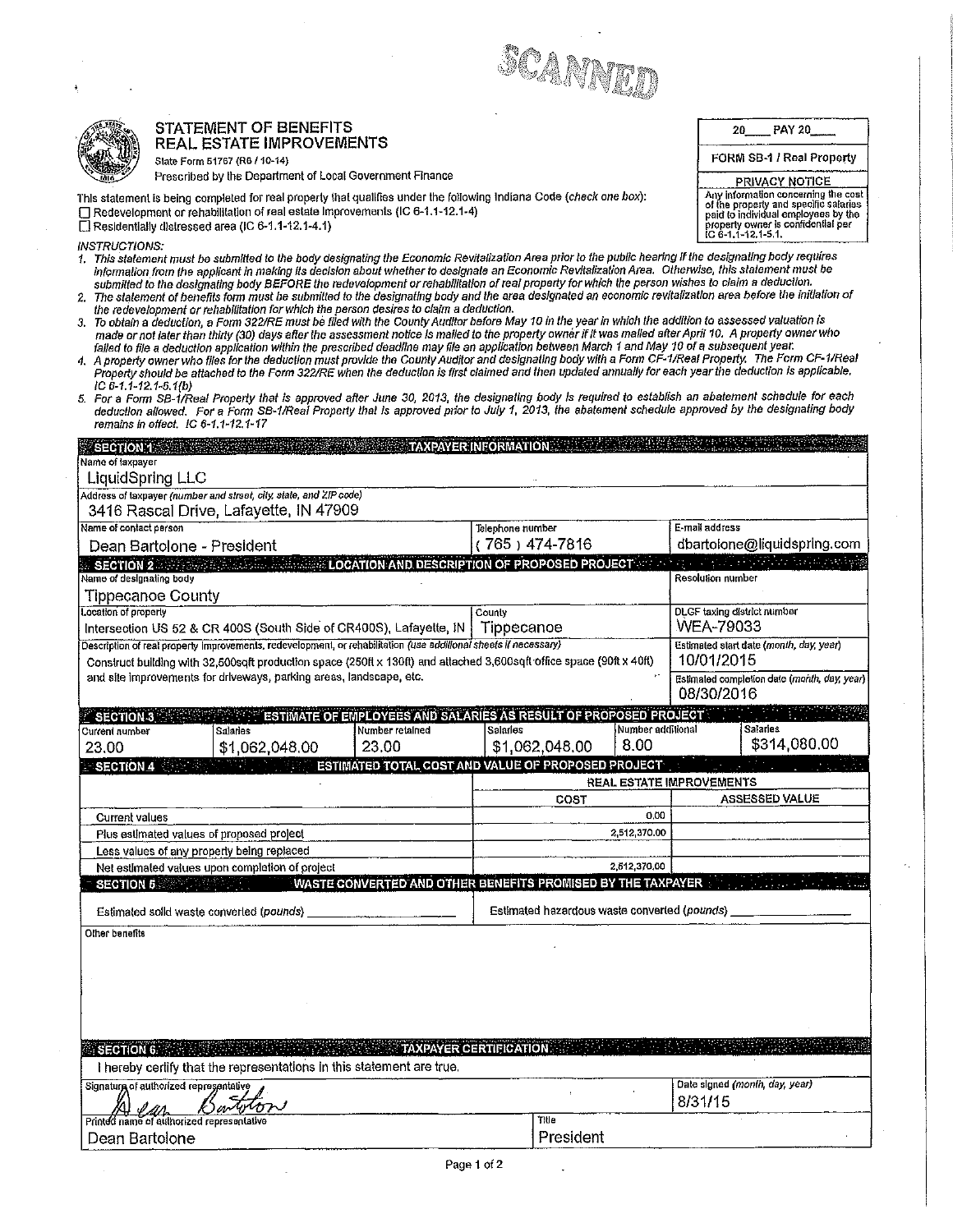|                                           |                                                                                                                                                                                                                                                                                                                                  |                           | FORUS FOR THE DESIGNATIVE FOR A                                                                                                                                                                                 |                                                    |                           |                                                                                                                                                                                                                                                                                                                                                                                                                                                                                                                                                                                                                                                                                                                                                                                                                                                                                                                             |
|-------------------------------------------|----------------------------------------------------------------------------------------------------------------------------------------------------------------------------------------------------------------------------------------------------------------------------------------------------------------------------------|---------------------------|-----------------------------------------------------------------------------------------------------------------------------------------------------------------------------------------------------------------|----------------------------------------------------|---------------------------|-----------------------------------------------------------------------------------------------------------------------------------------------------------------------------------------------------------------------------------------------------------------------------------------------------------------------------------------------------------------------------------------------------------------------------------------------------------------------------------------------------------------------------------------------------------------------------------------------------------------------------------------------------------------------------------------------------------------------------------------------------------------------------------------------------------------------------------------------------------------------------------------------------------------------------|
|                                           | under IC 6-1, 1-12.1, provides for the following limitations:                                                                                                                                                                                                                                                                    |                           |                                                                                                                                                                                                                 |                                                    |                           | We find that the applicant meets the general standards in the resolution adopted or to be adopted by this body. Said resolution, passed or to be passed                                                                                                                                                                                                                                                                                                                                                                                                                                                                                                                                                                                                                                                                                                                                                                     |
|                                           | expies is                                                                                                                                                                                                                                                                                                                        |                           |                                                                                                                                                                                                                 |                                                    |                           | A. The designated area has been limited to a period of time not to exceed _______________ calendar years* (see below). The date this designation                                                                                                                                                                                                                                                                                                                                                                                                                                                                                                                                                                                                                                                                                                                                                                            |
|                                           | B. The type of deduction that is allowed in the designated area is limited to:<br>1. Redevelopment or rehabilitation of real estate improvements<br>2. Residentially distressed areas                                                                                                                                            |                           |                                                                                                                                                                                                                 | $\square$ No<br>$\Box$ Yes<br>$\Box$ Yes $\Box$ No |                           |                                                                                                                                                                                                                                                                                                                                                                                                                                                                                                                                                                                                                                                                                                                                                                                                                                                                                                                             |
|                                           | C. The amount of the deduction applicable is limited to \$                                                                                                                                                                                                                                                                       |                           |                                                                                                                                                                                                                 |                                                    |                           |                                                                                                                                                                                                                                                                                                                                                                                                                                                                                                                                                                                                                                                                                                                                                                                                                                                                                                                             |
|                                           |                                                                                                                                                                                                                                                                                                                                  |                           |                                                                                                                                                                                                                 |                                                    |                           |                                                                                                                                                                                                                                                                                                                                                                                                                                                                                                                                                                                                                                                                                                                                                                                                                                                                                                                             |
|                                           | E. Number of years allowed:                                                                                                                                                                                                                                                                                                      | □ Year 1<br>$\Box$ Year 6 | $\Box$ Year 2<br>$\overline{\Box}$ Year 7                                                                                                                                                                       | $\Box$ Year 3<br>□ Year 8                          | ⊡ Year 4<br>$\Box$ Year 9 | T Year 5 (* see below)<br>$\Box$ Year 10                                                                                                                                                                                                                                                                                                                                                                                                                                                                                                                                                                                                                                                                                                                                                                                                                                                                                    |
|                                           | $\Box$ Yes $\Box$ No<br>If yes, attach a copy of the abatement schedule to this form.<br>If no, the designating body is required to establish an abatement schedule before the deduction can be determined.<br>determined that the totality of benefits is sufficient to justify the deduction described above,                  |                           |                                                                                                                                                                                                                 |                                                    |                           | F. For a statement of benefits approved after June 30, 2013, did this designating body adopt an abatement schedule per IC 6-1.1-12.1-17?<br>We have also reviewed the information contained in the statement of benefits and find that the estimates and expectations are reasonable and have                                                                                                                                                                                                                                                                                                                                                                                                                                                                                                                                                                                                                               |
|                                           | Approved (signature and title of authorized member of designating body)                                                                                                                                                                                                                                                          |                           |                                                                                                                                                                                                                 | Telephone number                                   |                           | Date signed (month, day, year)                                                                                                                                                                                                                                                                                                                                                                                                                                                                                                                                                                                                                                                                                                                                                                                                                                                                                              |
|                                           | Printed name of authorized member of designating body                                                                                                                                                                                                                                                                            |                           |                                                                                                                                                                                                                 | Name of designating body                           |                           |                                                                                                                                                                                                                                                                                                                                                                                                                                                                                                                                                                                                                                                                                                                                                                                                                                                                                                                             |
|                                           |                                                                                                                                                                                                                                                                                                                                  |                           |                                                                                                                                                                                                                 | Printed name of attester                           |                           |                                                                                                                                                                                                                                                                                                                                                                                                                                                                                                                                                                                                                                                                                                                                                                                                                                                                                                                             |
|                                           | Attested by (signature and title of aftester)                                                                                                                                                                                                                                                                                    |                           |                                                                                                                                                                                                                 |                                                    |                           |                                                                                                                                                                                                                                                                                                                                                                                                                                                                                                                                                                                                                                                                                                                                                                                                                                                                                                                             |
|                                           | taxpayer is entitled to recelve a deduction to a number of years that is less than the number of years designated under IC 6-1.1-12.1-17.<br>(10) years. (See IC 6-1.1-12.1-17 below.)<br>body is required to establish an abatement schedule for each deduction allowed, (See IC 6-1.1-12.1-17 below.)                          |                           |                                                                                                                                                                                                                 |                                                    |                           | * If the designating body limits the time period during which an area is an economic revitalization area, that limitation does not limit the length of lime a<br>A. For residentially distressed areas where the Form SB-1/Real Property was approved prior to July 1, 2013, the deductions established in IC<br>6-1.1-12.1-4.1 remain in effect. The deduction period may not exceed five (5) years. For a Form SB-1/Real Property that is approved after June 30,<br>2013, the designating body is required to establish an abatement schedule for each deduction allowed. The deduction period may not exceed ten<br>B. For the redevelopment or rehabilitation of real property where the Form SB-1/Real Property was approved prior to July 1, 2013, the abatement<br>schedule approved by the designating body remains in effect. For a Form SB-1/Real Property that is approved after June 30, 2013, the designating |
| IC 6-1, 1-12, 1-17<br>Abatement schedules | section 4 or 4.5 of this chapter an abatement schedule based on the following factors:<br>(1) The total amount of the taxpayer's investment in real and personal property.<br>the deduction. An abatement schedule may not exceed ten (10) years.<br>the terms of the resolution approving the taxpayer's statement of benefits. |                           | (2) The number of new full-time equivalent jobs created.<br>(3) The average wage of the new employees compared to the state minimum wage.<br>(4) The infrastructure requirements for the taxpayer's investment. |                                                    |                           | Sec. 17. (a) A designating body may provide to a business that is established in or relocated to a revitalization area and that recelves a deduction under<br>(b) This subsection applies to a statement of benefits approved after June 30, 2013. A designating body shall establish an abatement schedule<br>for each deduction allowed under this chapter. An abatement schedule must specify the percentage amount of the deduction for each year of<br>(c) An abatement schedule approved for a particular taxpayer before July 1, 2013, remains in effect until the abatement schedule expires under                                                                                                                                                                                                                                                                                                                  |

 $\hat{\mathcal{A}}$  $\mathbf{r}$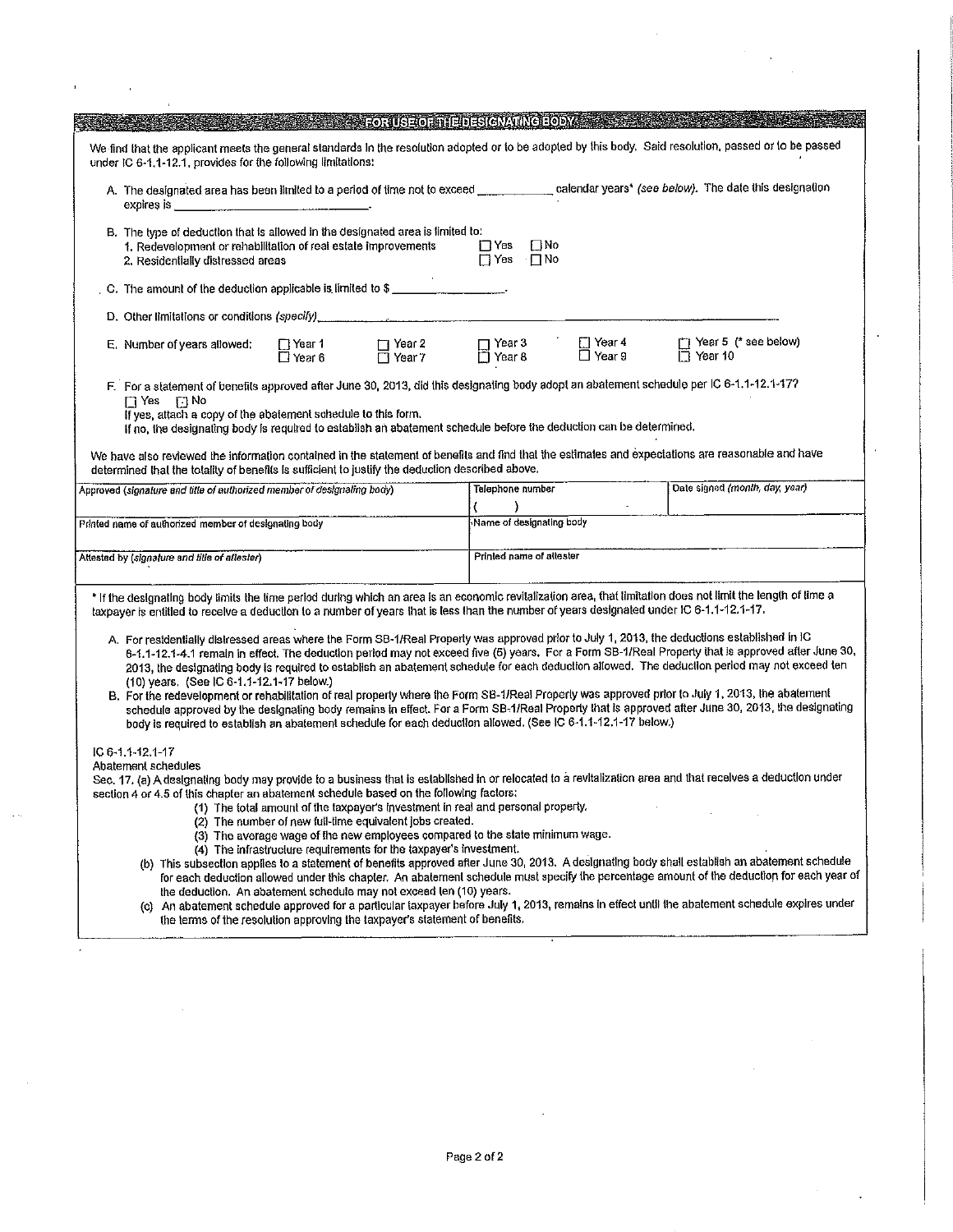# **APPLICATION**

For Consideration for Designation as an

Economic RevitalizationArea

Tippecanoe County, Indiana

## **General Information**

#### APPLICATIONIS FOR: (CHECK ONE OR BOTH)

 $X$  Improvements to real estate: Schedule Requested:  $3$  Year  $6$  Year  $X$  10 Year  $C$  Other

 $X$  New manufacturing equipment: Schedule Requested: \_\_5 Year  $X$  7 Year  $\Box$  10 Year  $\Box$  Other

### **Applicant**

1. Name of applicant HLiquidSprings LLC

2. Is the applicant the property owner? Wes Fig. 1. If not, please indicate the relationship of the applicant to the prcpetty owner:

3. Business address of applicant \_\_3416 Rascal Drive, Lafayette, IN 47909

4. Telephone/Fax of applicant \_765-474-7816/765-474-7826\_\_\_\_\_\_\_\_\_\_\_\_\_\_\_\_\_\_\_\_\_\_\_\_

5. Agent of applicant (if any)

Address of agent

TelephonelFax of agent

Relationship of agent to applicant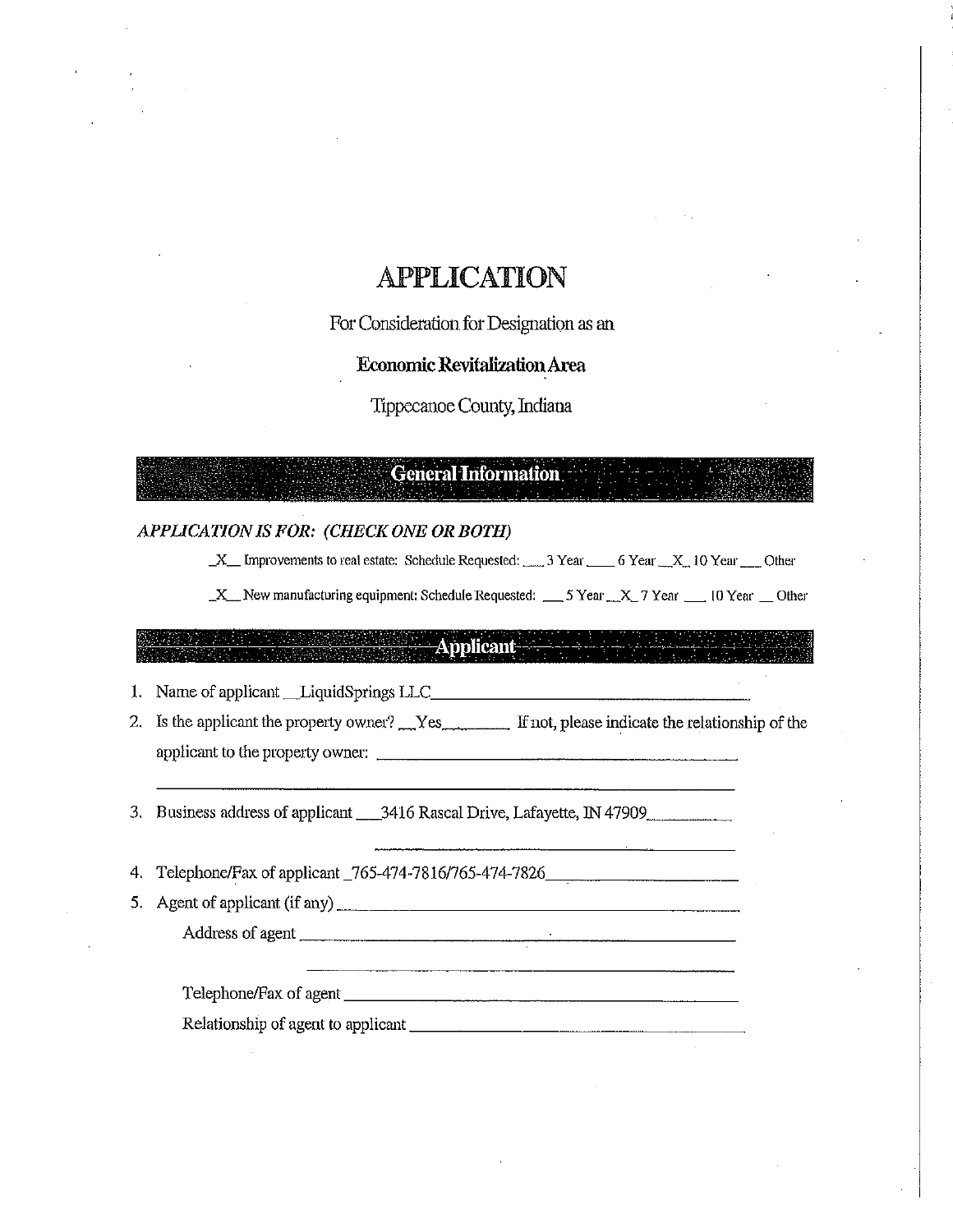# **Property Description**

Address of property \_\_\_Intersection of CR 400 S and US 52 - South side of CR 400S 6.

\_\_\_Apart of <sup>a</sup> tract of land owned by ICHIYA, LLC as described in Docrnnent Number \_  $7.$ 05013091 in the Office of the Recorder of Tippecanoe County, Indiana, and being <sup>a</sup> part of the Northeast Quarter of Section 13, Township <sup>22</sup> North, Range <sup>4</sup> West, Wee Township, Tippecanoe County, Indiana, described as follows: Commencing at a Berntsen Monument marking the Northeast comer of the Northeast Quarter of said Section 13; thence North 89° 44' 39" West (Bearings are based on WGS84) 643.37 feet along the North line of the Nottheast Quarter of said Section <sup>13</sup> to the Point of Beginning; thence South 00° 15' 21" West 688.91 feet; thence North 89° 44' 39" West 478.34 feet to the center line of the Southbound lane of U.S. Highway 52, per plans for Project #74, dated 1941; thence following said center line the following two (2) courses: thence (1) North 40° 06' 49" West 595.84 feet to <sup>a</sup> tangent curve; thence (2) Northwesterly 308.54 feet along a curve to the left with a radius of 264,442.06 feet and subtended by a long chord having a bearing of North  $40^{\circ}$  08'  $49^{\circ}$  West and a length of 308.54 feet to the North line of the Northeast Quarter of said Section 13; thence South 89" 44' 39" East 1,064.26 feet along the North line of the Northeast Quarter of said Section 13 to the Point of Beginning and containing 12.19? Acres, of which 2.19? Acres falls within the Right-of~Way of US. Highway 52, leaving 10.000 Acres outside of the Right-of-Way.

| ×<br>I |  |
|--------|--|
|        |  |
|        |  |

9. Township WEA

10. Real Estate Key Number(s) \_\_79-11-13-200-003.000-030

Personal Property Key Number(s)

10. Current property status

(a) How is the real estate presently used? \_\_\_\_Agricultural

 $\mathbb{R}^2$ 

 $\frac{1}{2}$  . The contract of the contract of  $\frac{1}{2}$  ,  $\frac{1}{2}$  ,  $\frac{1}{2}$  ,  $\frac{1}{2}$  ,  $\frac{1}{2}$  ,  $\frac{1}{2}$  ,  $\frac{1}{2}$  ,  $\frac{1}{2}$  ,  $\frac{1}{2}$  ,  $\frac{1}{2}$  ,  $\frac{1}{2}$  ,  $\frac{1}{2}$  ,  $\frac{1}{2}$  ,  $\frac{1}{2}$  ,  $\frac{1}{2}$ 

 $\mathcal{L}^{\mathcal{L}}$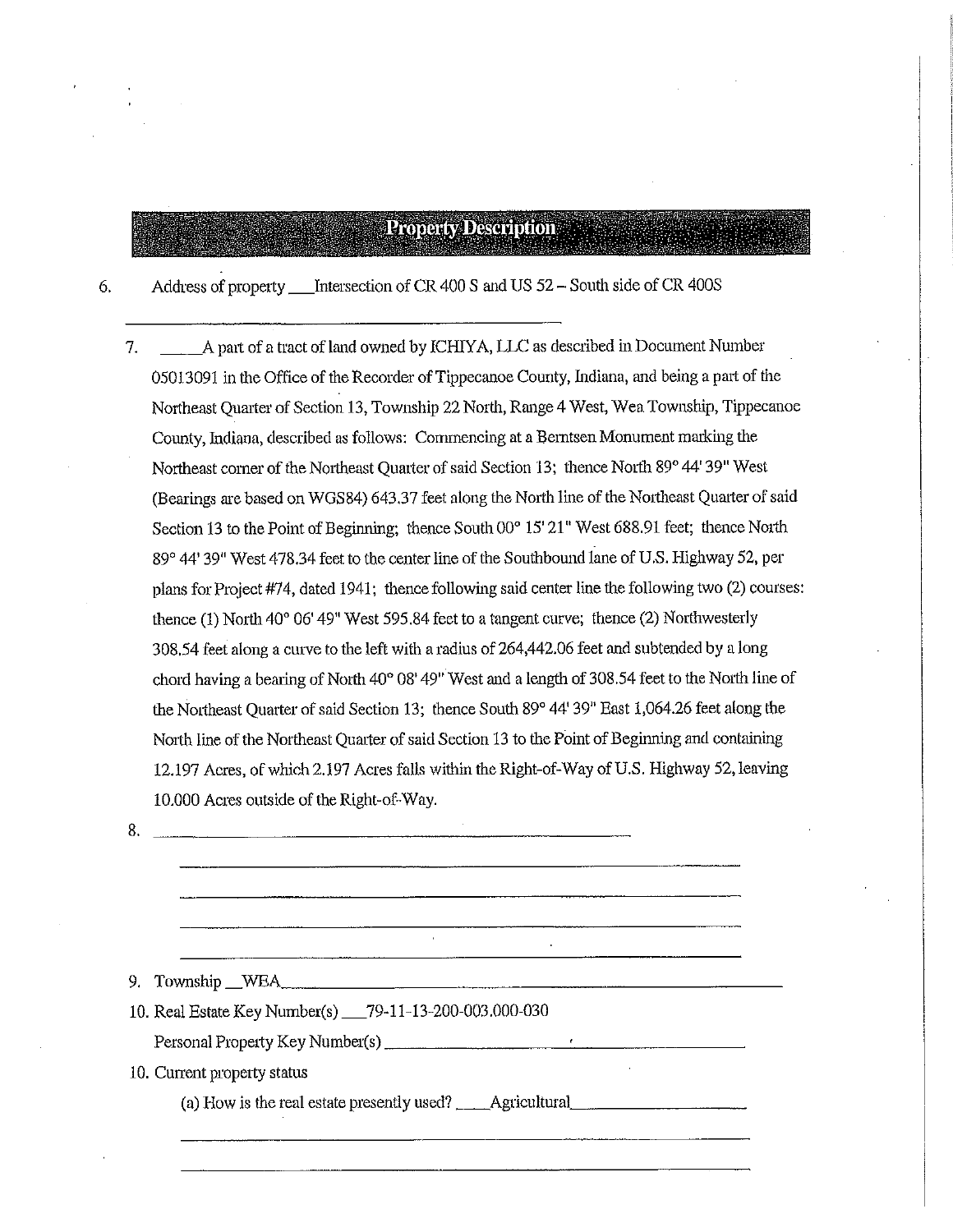| $($ (b) What structures, if any, are on the real estate? None                                         |
|-------------------------------------------------------------------------------------------------------|
|                                                                                                       |
| (c) What is the general condition of improvements to the real estate, if any?                         |
| (d) Will there be any demolition of historic properties? None                                         |
| 11. Current zoning designation 13                                                                     |
| 12. Current assessed value of the real estate                                                         |
| (a) Land $\frac{1}{2}$ 2015 - \$1,698 per acre                                                        |
| (b) Improvements $\frac{1}{2}$                                                                        |
| 13. Amount of total property taxes owed in the immediate past year \$________________________________ |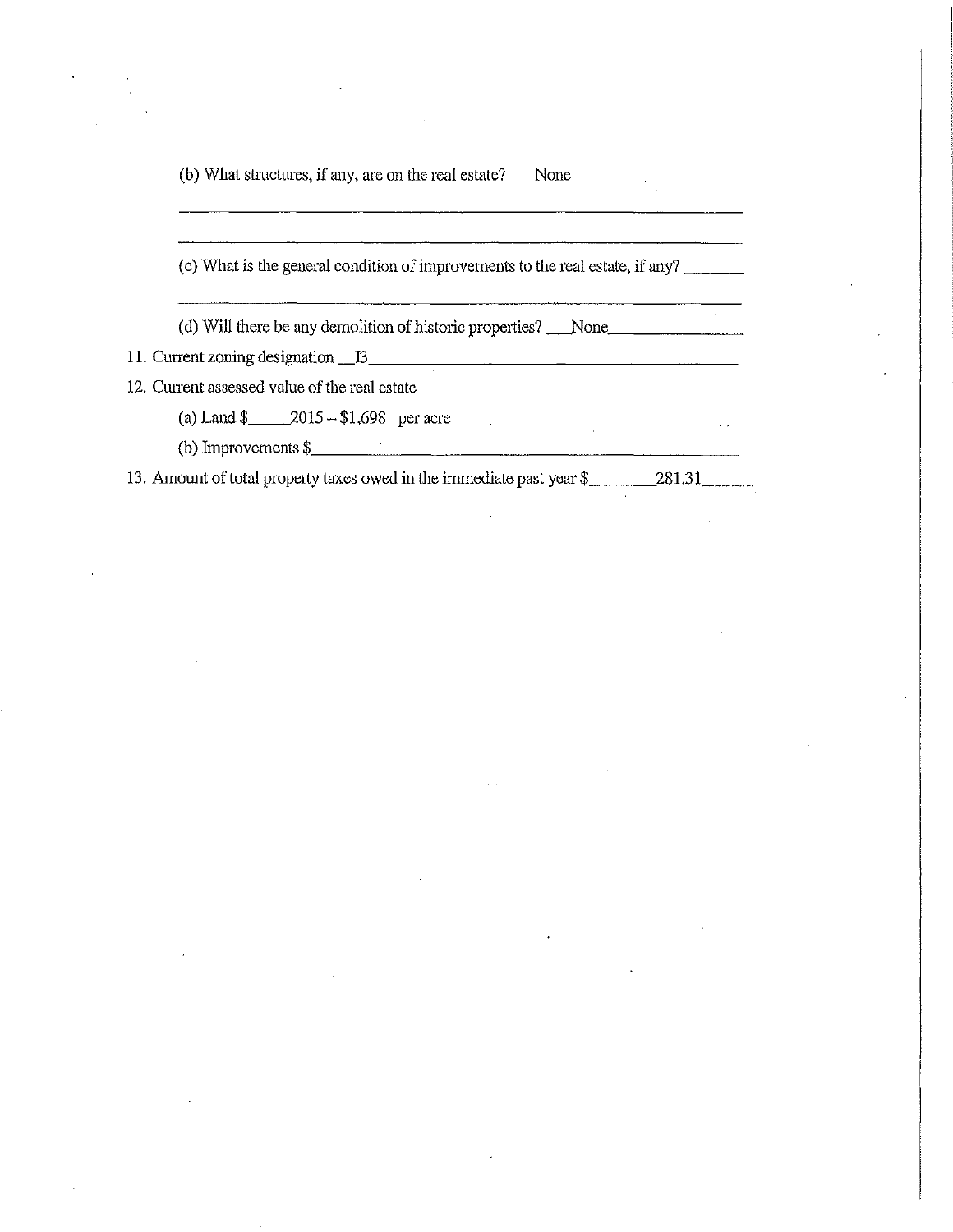## **Project Description**

14. Description of proposed improvements

(a) Real estate  $\_\$ Approximately 32,000 sq ft production space (250 ft x 130 ft) and attached  $3,600$  sq ft office space (90 ft x 40 ft)  $\frac{1}{2}$ 

(b) Manufacturing equipment (include date of purchase, cost, and federal tax life)

\_Doosan 2600 Turning Center, Doosan 5400 Vertical Machining Center, CNC Saw,

Abrasive Blast System, Powder Coat System, Wet Spray System, Air Compressor, Desiccant Dryer and Receiver Tank

15. Deveiopment time frame

(a) When will physical aspects of development or rehabilitation begin?

\_\_\_\_2015

(b) When is completion of improvements expected?  $\_\_2016$ 

16. Estimated cost of proposed improvements (not including land costs)

(a) Structural improvements \$\_\_\$?.,512,3'70

(b) New manufacturing equipment \$\_\_\$494,680

17. Will this project require approval of <sup>a</sup> rezoning, plat, development plan, vacation, variance,

special exception, or contingent use prior to the issuance of an Improvement Location Permit?

No If yes, describe

18. What environmental impact will be created by this project? Required air filtration and conditioning equipment will be installed to comply with processes requiring permits, '

(a) What permits are required? Permits will likely be needed for powder coat and wet spray processes.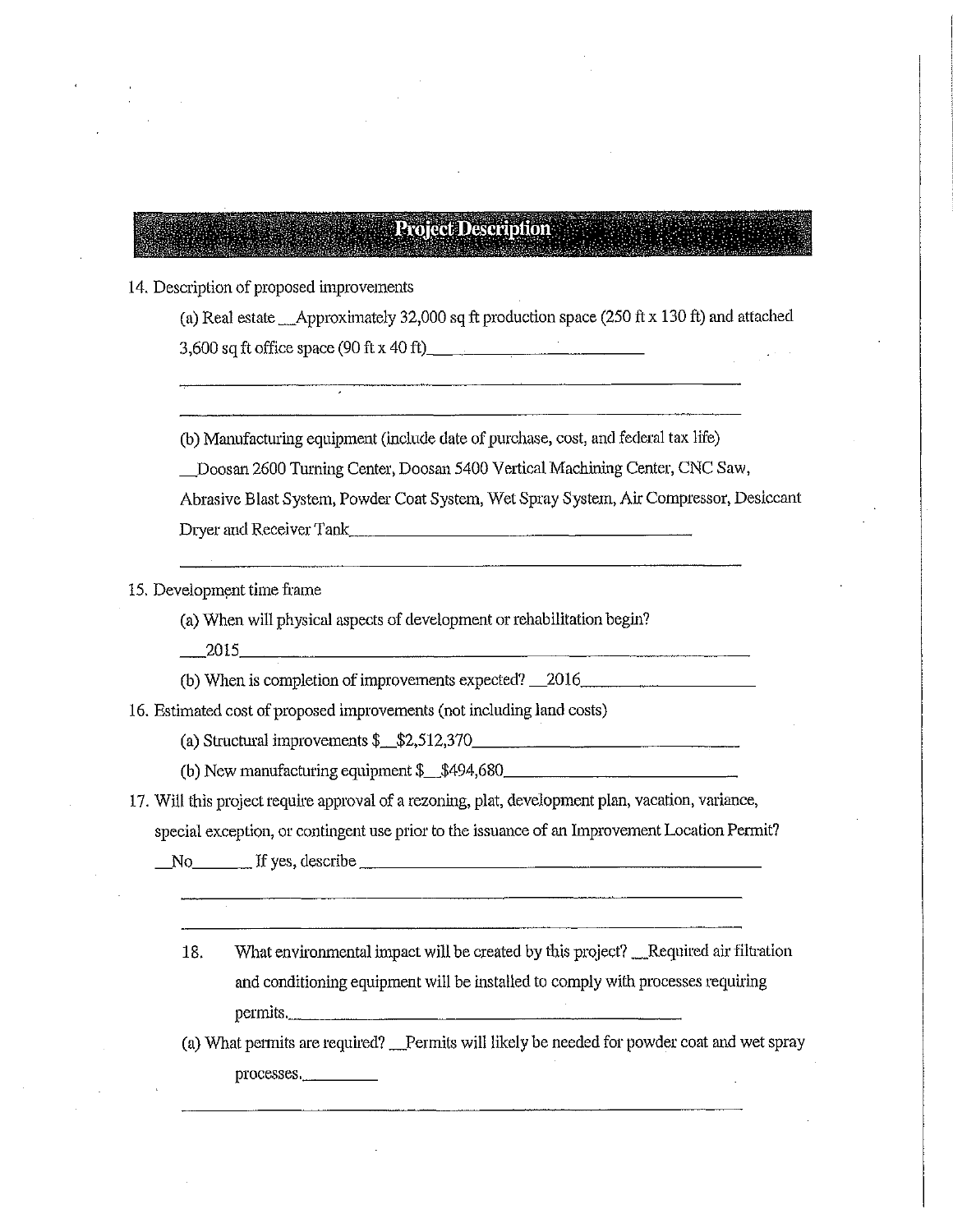| 20. Who will be required to pay for the additional infrastructure? _________________________________                                                                                                                                                                                                                                                                                                                                                                                                                                                                                                                                                                                                                                                                                     |
|------------------------------------------------------------------------------------------------------------------------------------------------------------------------------------------------------------------------------------------------------------------------------------------------------------------------------------------------------------------------------------------------------------------------------------------------------------------------------------------------------------------------------------------------------------------------------------------------------------------------------------------------------------------------------------------------------------------------------------------------------------------------------------------|
| 21. Will this project complement existing business? No figures, describe                                                                                                                                                                                                                                                                                                                                                                                                                                                                                                                                                                                                                                                                                                                 |
| 22. Will this project be in competition with existing business? No ff yes, describe                                                                                                                                                                                                                                                                                                                                                                                                                                                                                                                                                                                                                                                                                                      |
| 23. What effect will the project have on the local housing market? Positive<br><u> 1980 - Jacques Maria (j. 1980).</u>                                                                                                                                                                                                                                                                                                                                                                                                                                                                                                                                                                                                                                                                   |
| 24. Will the project include the rehabilitation or redevelopment of existing structures? No Figures,                                                                                                                                                                                                                                                                                                                                                                                                                                                                                                                                                                                                                                                                                     |
|                                                                                                                                                                                                                                                                                                                                                                                                                                                                                                                                                                                                                                                                                                                                                                                          |
| <u> Andreas Andreas Andreas Andreas Andreas Andreas Andreas Andreas Andreas Andreas Andreas Andreas Andreas Andr</u>                                                                                                                                                                                                                                                                                                                                                                                                                                                                                                                                                                                                                                                                     |
| 25. Undesirability for normal development:                                                                                                                                                                                                                                                                                                                                                                                                                                                                                                                                                                                                                                                                                                                                               |
| Please describe why this property meets the Indiana Code (I.C. 6-1.1-12.1-1) definition for<br>an Economic Revitalization Area (ERA) ["(1)which has become undesirable for, or<br>impossible of, normal development and occupancy because of a lack of development,<br>cessation of growth, deterioration of improvements or character of occupancy, age,<br>obsolescence, substandard buildings, or other factors which have impaired values or<br>prevent a normal development of property or use of propertyalso:<br>(A) any area where a facility or group of facilities that are technologically, economically,<br>or energy obsolete are located and where the obsolescence may lead to a decline in<br>employment and tax revenues; and<br>(B) a residentially distressed area, ] |
| The purchase of the unused Industrial property will create jobs and new capital                                                                                                                                                                                                                                                                                                                                                                                                                                                                                                                                                                                                                                                                                                          |
| investment in the community. Which in turn, we have a job multiplier effect as well as a                                                                                                                                                                                                                                                                                                                                                                                                                                                                                                                                                                                                                                                                                                 |
| consumer expenditure effect on the                                                                                                                                                                                                                                                                                                                                                                                                                                                                                                                                                                                                                                                                                                                                                       |
| community.                                                                                                                                                                                                                                                                                                                                                                                                                                                                                                                                                                                                                                                                                                                                                                               |
|                                                                                                                                                                                                                                                                                                                                                                                                                                                                                                                                                                                                                                                                                                                                                                                          |
| 26. Does this project involve any other special tax treatments or financing such as grants, low interest                                                                                                                                                                                                                                                                                                                                                                                                                                                                                                                                                                                                                                                                                 |

 $\sim$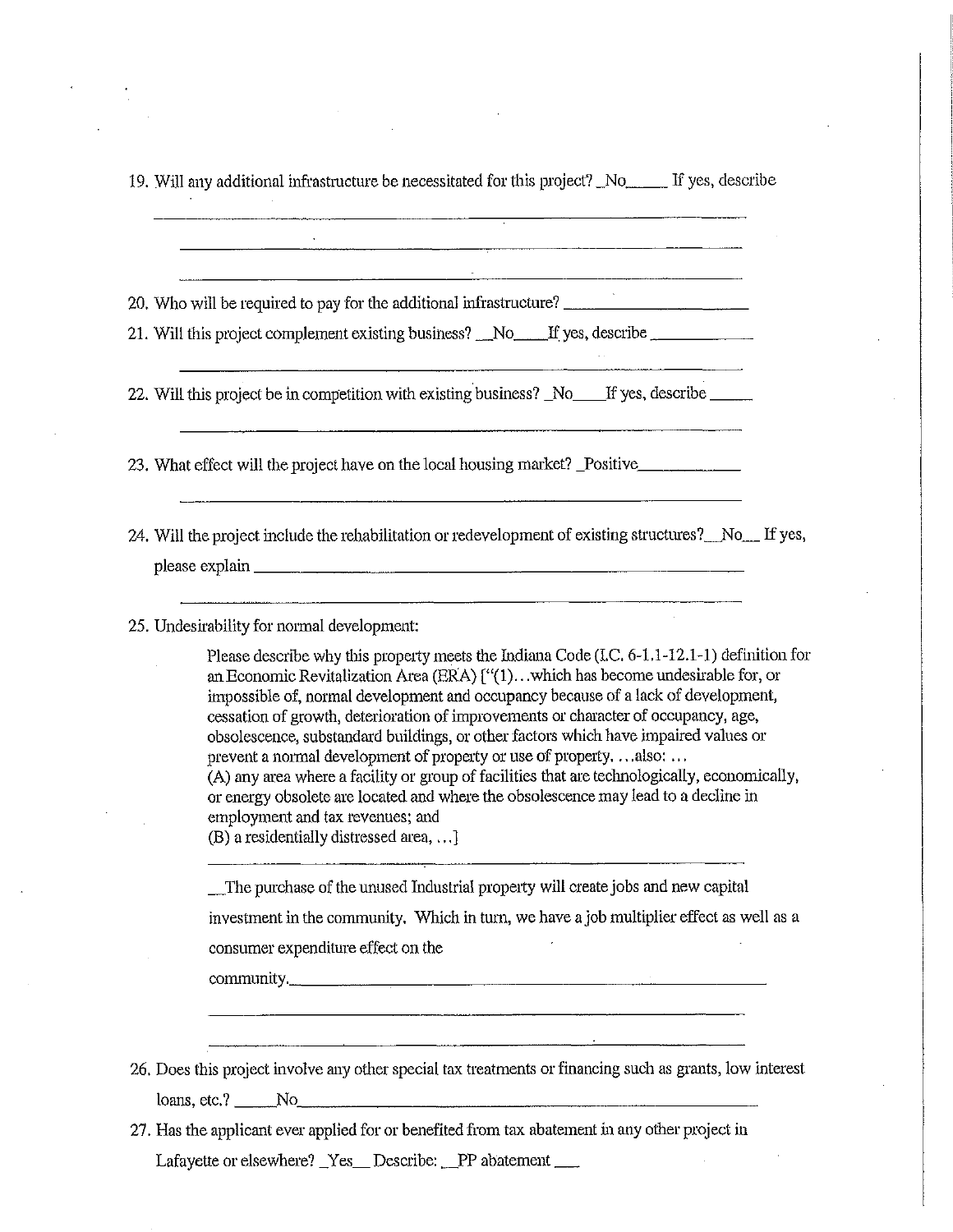28. Has financing for this project been approved? No, Describe: No, Reserved: 28. Has financing for this project been approved? No

29. What is the impact of this project on the surrounding area? Positive Describe:

30. Has any work begun or any equipment been ordered? No Describe:

#### **Community Objectives** an an t-ainm ann an co-ainm an an an an a

- 31. What are the estimated COIT (County Option income Tax) and CEDIT (County Economic Development Income Tax) incomes that will be generated for the benefit of the community?
- 32. How will the proposed designation further the economic development objectives of the community?

(a) Will the designation improve the utilization of vacant or underutilized land currently zoned for business or industrial use or designated as appropriate for business or industrial development in the Tippecanoe County Comprehensive Plan? (explain) \_\_this project will continue to addjoh opportunities for its citizens and capital investment into the community.

(b) Will the designation encourage the improvement of <sup>a</sup> deteriorated structure or the replacement of an obsolete structure? No If yes, please explain

(c) Will the project affect a historically or architecturally significant structure?  $\text{No}$ If yes, please explain

(d) Will the designation assist in the inducement of <sup>a</sup> project providing substantial employment opportunities relative to the value of the improvements to be made and/or the new manufacturing equipment to be installed? (explain) This project will add 8 new positions

(e) Will the designation assist in the inducement of a project which would provide long-term benefits to the tax base of the community warranting granting of the annually decreasing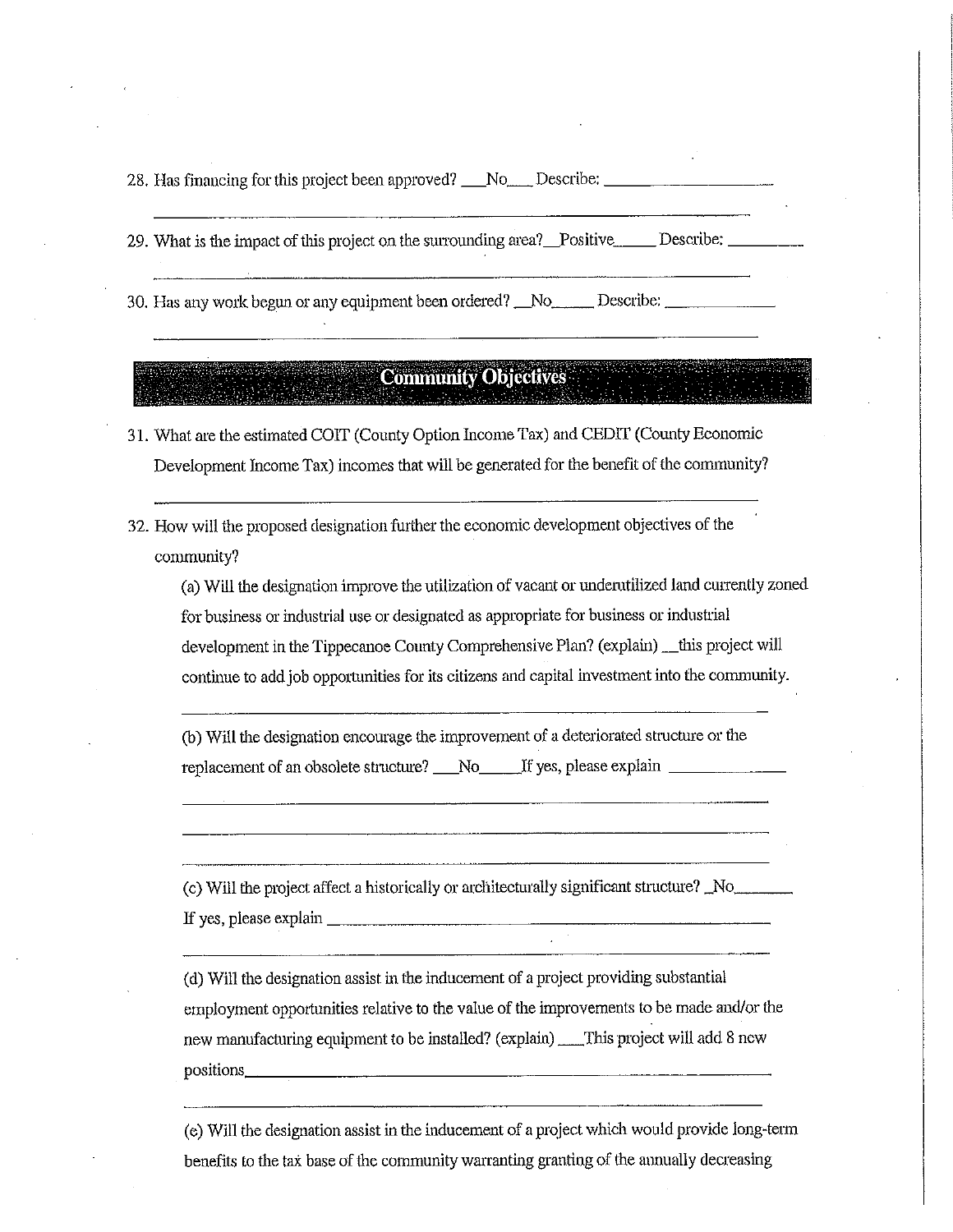percentage of property tax abatement as provided in Indiana Law (explain) NA NA CONSTITUCIÓN EN EL CONSTITUCIÓN DE LA CONSTITUCIÓN DE LA CONSTITUCIÓN DE LA CONSTITUCIÓN DE LA CONSTITUCIÓN DE LA CONSTITUCIÓN DE LA CONSTITUCIÓN DE LA CONSTITUCIÓN DE LA CONSTITUCIÓN DE LA CONSTITUCIÓN DE LA CONSTIT

## **Employment**

33. Estimate the number of jobs as a result of the completed project

| <b>Job Type</b>        | <b>Estimated</b><br>Number of<br>Jobs | <b>Entry Level</b><br>Wage | Average<br>Wage             | Maximum<br><b>Wage</b> |
|------------------------|---------------------------------------|----------------------------|-----------------------------|------------------------|
| Unskilled              |                                       |                            |                             |                        |
| Semi-skilled           | 17                                    |                            | \$34,944/yr<br>\$16.80/hr   |                        |
| Skilled                |                                       |                            |                             |                        |
| Management             | 4                                     |                            | \$93,600/yr;<br> \$45.00/hr |                        |
| Professional/Technical | 2                                     |                            | \$47,008/yr;<br>\$22.60/hr  |                        |

### Retained Jobs

Note: Retained jobs are jobs that would otherwise be eliminated or phased out if the project is not approved.

#### New Jobs

| <b>Job Type</b>        | Estimated<br>Number of<br><b>Jobs</b> | <b>Entry Level</b><br>Wage | Average<br>Wage                                                                                | Maximum<br>Wage |
|------------------------|---------------------------------------|----------------------------|------------------------------------------------------------------------------------------------|-----------------|
| Unskilled              |                                       |                            |                                                                                                |                 |
| Semi-skilled           |                                       |                            | $\begin{array}{c} \n\frac{1}{3}34,112/\text{yr};\\ \n\frac{1}{5}16.40/\text{hr} \n\end{array}$ |                 |
| Skilled                |                                       |                            |                                                                                                |                 |
| Management             |                                       |                            |                                                                                                |                 |
| Professional/Technical |                                       |                            | \$47,840/yr;<br>\$23.00/hr                                                                     |                 |

34. Total Estimatedjobs at this site \_\_\_\_\_\_,8

35. Anticipated time frame for reaching employment level? 2 years